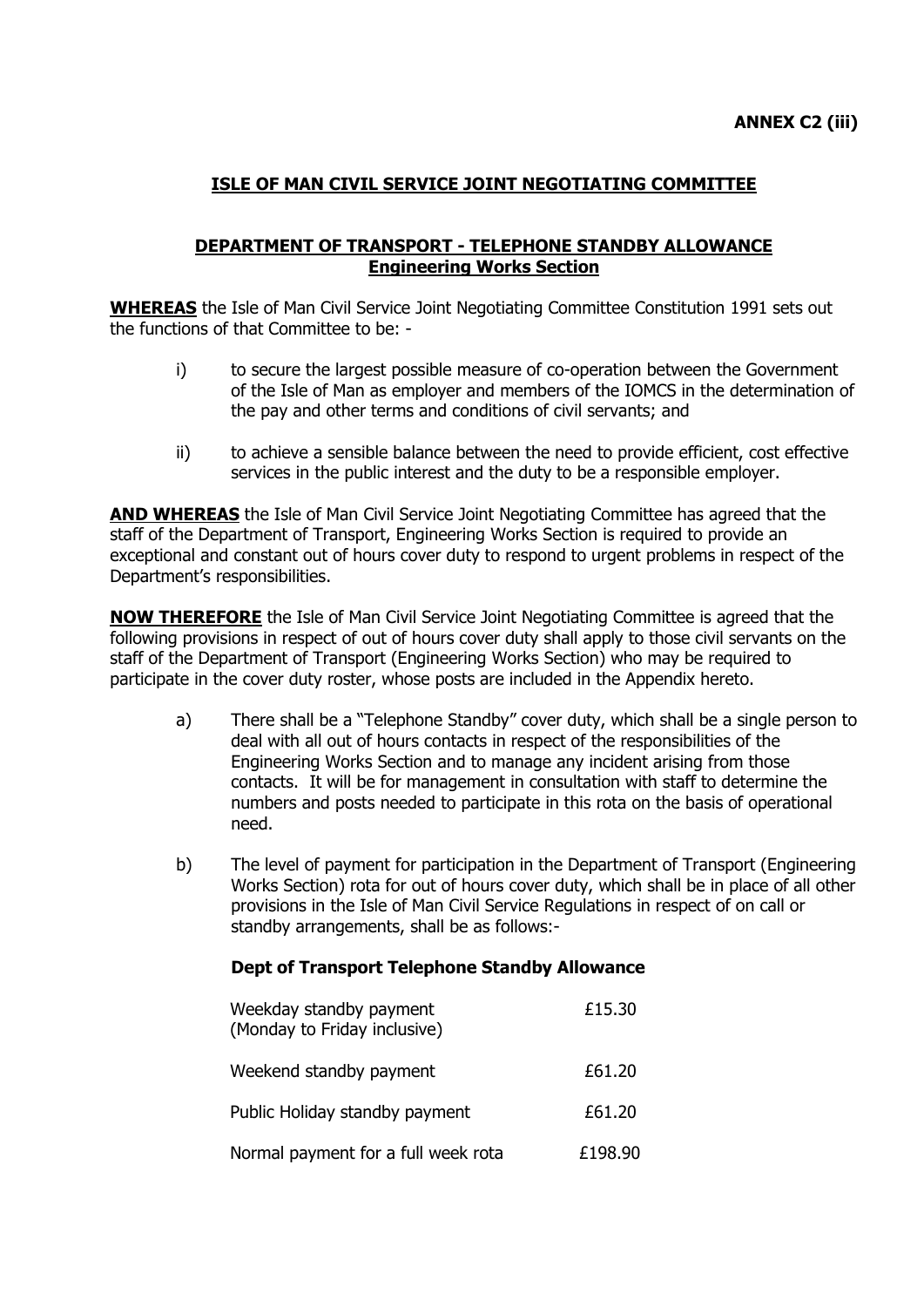#### **NOTE:**

|                 | Weekday standby payment           | cover duty operates for period<br>between normal close of<br>business and normal opening<br>for business on the following<br>day. This includes Friday from<br>close of business to the start<br>of Saturday cover. |
|-----------------|-----------------------------------|---------------------------------------------------------------------------------------------------------------------------------------------------------------------------------------------------------------------|
| (ii)<br>payment | Weekend standby                   | a full 24 hr period on a<br>Saturday or a Sunday<br>(through to opening for<br>business on a Monday<br>morning for Sunday payment)                                                                                  |
| (iii)           | Public Holiday standby<br>payment | includes 'Bank' holiday or<br>'Privilege' holiday.                                                                                                                                                                  |

- c) It is an expressed condition of this agreement that those posts identified in **Appendix A** hereto shall participate in the rota if and when required by management.
- d) The Department of Transport recognises the valuable contribution its staff is making to its business by acceptance of this rota and is prepared to consider the temporary release from its participation of any officer who can show strong personal reasons why they should be so released. This does not prevent the post holders from agreeing amongst themselves to cover the rostered duty of a colleague who may need temporary relief from the rota and any such arrangements will be endorsed by the Department.
- e) The payments shall be increased by the same percentage increase applicable to standby and on call allowances defined in Regulation O46 [\(Now C47\)](http://www.gov.im/personnel/iomcs/cs_regs/section_C/overtime.xml#c47) and shall be effective from the same date.
- f) The operative date of this agreement shall be **1 April 1998**.

Signed on behalf Signed on behalf of Date..................................... Date ..............................

the Civil Service Commission The Government Officers" Association